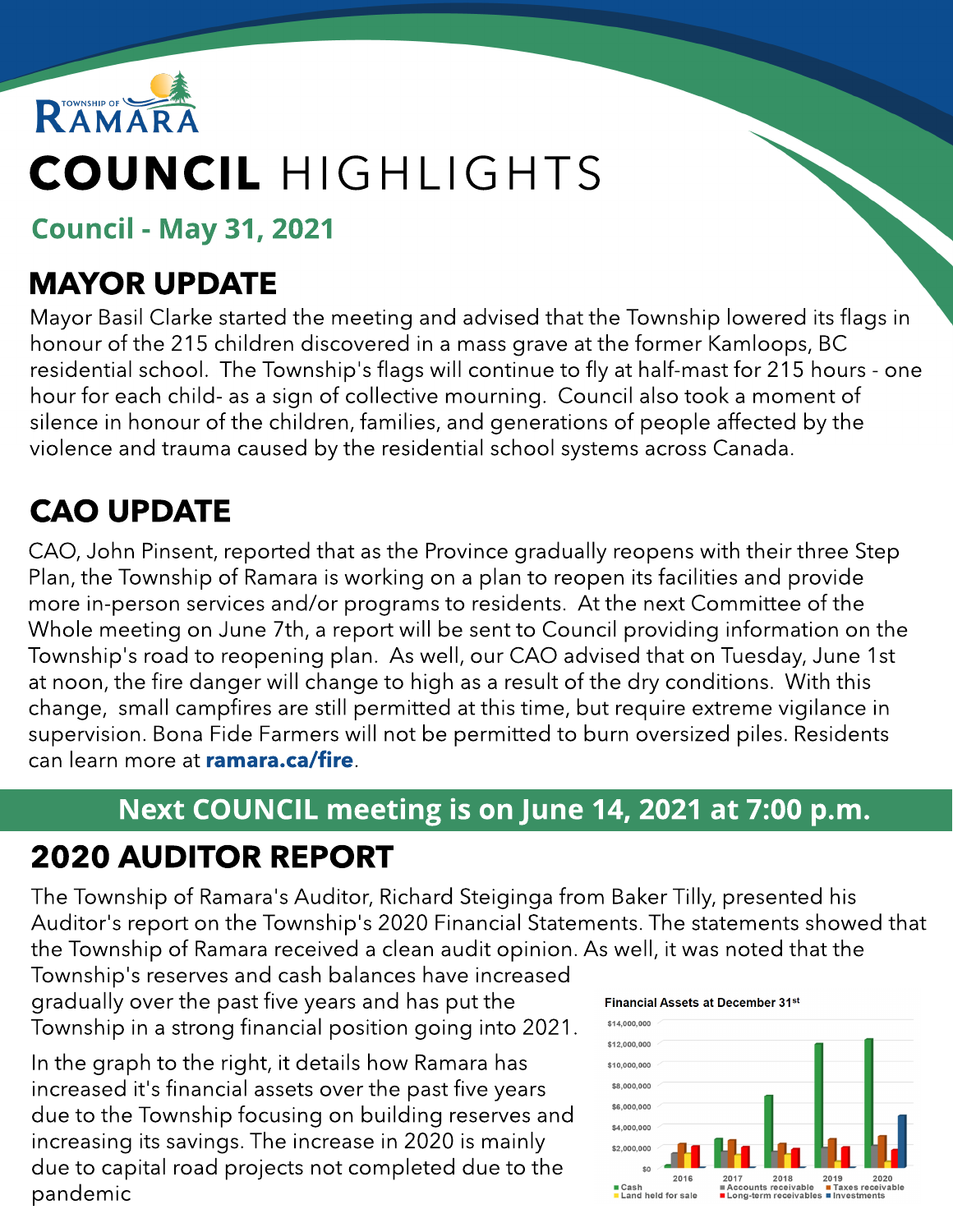### 2020 TOTAL REVENUES, EXPENSES AND ANNUAL SURPLUS

In the graph to the right, it examines the trend of revenue and expenses over the past five years. Revenue has increased over expenses the last three years to help build strong reserves balances for future capital work.

#### **Total Revenues, Expenses, and Annual Surplus**



#### 2020 EXPENSES

**Financial Activities - Expenses** 



In the graph to the left, the graph shows the breakdown of expenses by department for the Township.

#### **Expenses - Segmented Information**



In the graph to the right, the graph shows the breakdown of expenses by department for the Township.

#### 2020 RESERVE AND RESERVE FUNDS

In the graph to the right the graph depicts the increase in reserve amounts for the Township over the past 5 years. The Township has worked diligently at moving funds into reserves to cover future capital costs. This will help decrease the risk of tax rate spikes due to large capital purchases and projects.

### 2020 TANGIBLE CAPITAL ASSETS

**Tangible Capital Assets - Additions** 



#### **Reserves and Reserve Funds**



In the graph to the left, the graph shows the breakdown of capital spending by departments. These capital projects are funded by taxes, grants, and user fees.